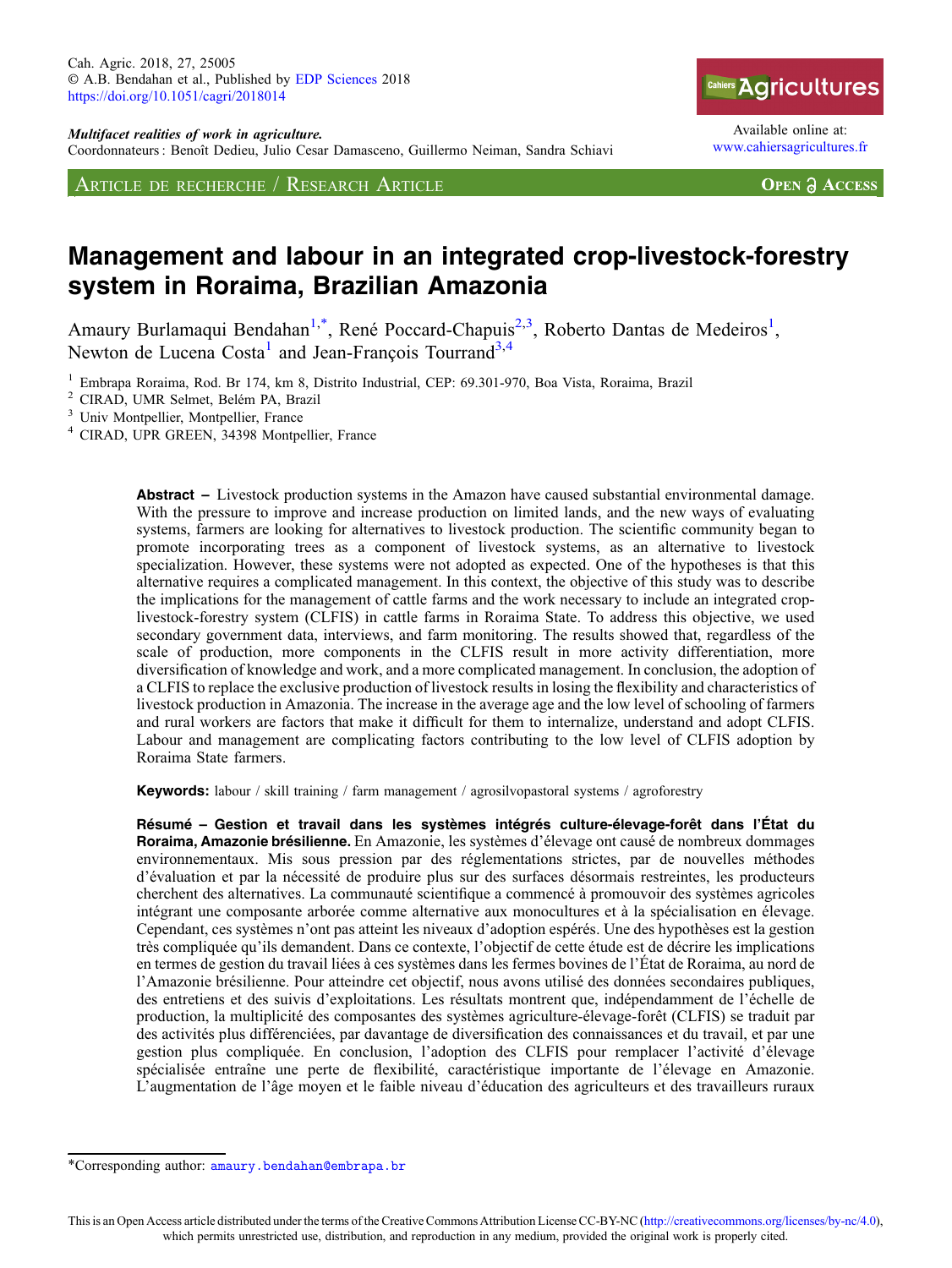sont des facteurs limitant la compréhension et l'adoption des CLFIS. Le travail et la gestion plus complexes contribuent au faible taux d'adoption des CLFIS par les agriculteurs de l'État du Roraima.

Mots clés : travail / développement des compétences / gestion de l'exploitation agricole / système agrosylvopastoral / agroforesterie

### 1 Introduction

The expansion of cattle ranching in the Amazon was based on technical and economic issues because of the dynamics of employment and organization of the territory [\(Tourrand](#page-6-0) et al., [2006](#page-6-0)). In addition to government incentives, ranching proved to be an excellent alternative to other means of land use, especially because of a combination of factors and characteristics such as favourable weather conditions, ease of structuring the production chain, liquidity, storage of animals in their own pasture, alternatives to savings for producers, and ease of management (Veiga et al.[, 2004\)](#page-6-0). On the other hand, the actual livestock production systems cause substantial environmental damage and generally result in long-term sustainability problems [\(Dias-Filho, 2011\)](#page-5-0). In Roraima State, the same dynamic has been observed [\(Arco-Verde, 2008\)](#page-5-0).

With pressure to increase and improve production and new ways of assessing the systems (social, technical, economic, environmental and landscape), farmers are seeking other alternatives. Research and development institutions have been called upon to address these issues. When the scientific community began to promote agricultural systems that incorporated trees as an alternative to monocultures and livestock specialization, it was understood that meeting the new challenges of environmentally friendly production would bring major economic and social gains [\(Veiga and Tourrand,](#page-6-0) [2004](#page-6-0)). These systems, generating ecosystem benefits and services, meet the challenges posed to farmers and the scientific community seeking production alternatives to traditional extensive livestock farming.

However, these multi-component and multi-product systems were not adopted as expected. Although research on their adoption is scarce, several authors note barriers to adopting these practices. Among these, less flexibility to modify the arrangements of the tree component is cited due to the need for greater skills and dedication by those involved. Such barriers suggest the need for improved management and more skilled labour ([Mercer, 2004;](#page-5-0) [Veiga and Tourrand, 2004](#page-6-0); [Brienza J](#page-5-0)únior et al., 2009). In 2008, Embrapa (Brazilian Agricultural Research Corporation) created a national research programme in which the Roraima Unit participated to study the introduction of a production system called crop-livestockforestry integration systems (CLFIS). These systems integrate annual crops, livestock and trees in the same space, in combination, succession or rotation.

Additionally, Brazilian producers often pay more attention to technical details than to management, and there is resistance to changing their mode of action, even in the face of constant change ([Rezende and Zylbersztajn, 1999;](#page-5-0) [Queiroz](#page-5-0) et al., [2008](#page-5-0)).

It has been observed that the majority of Brazilian producers have little knowledge on management practices; and the production and transfer of technologies adapted to different contexts are inefficient, and their methods inadequate [\(Batalha](#page-5-0) et al.[, 2005;](#page-5-0) [Nagaoka](#page-5-0) et al., 2011).

In this context, this study aimed to describe the implications for labour and farm management based on the inclusion of CLFIS in cattle farms.

## 2 Methods

To address our objective, we focused on describing the rural characteristics of Roraima State, the profile of farms, the farming practices, the practices of the farms that adopted the CLFIS, and the quantification of their work and needs. Therefore, we determined the farm management for the CLFIS and operational management of the production system in Roraima.

To describe the rural characteristics of Roraima, we identified the origins of those in charge of managing the farms, and we analysed where they live, the indicators of the quality of their primary and secondary education, their incomes and the size of their herds and farms. To do this, we analysed secondary data from the Brazilian Institute of Geography and Statistics (IBGE), the National Institute of Colonization and Agrarian Reform (INCRA), the National Institute of Education (INEP) and the Agricultural Defence Agency of Roraima (ADERR). To understand the dispersion of ranching and grasslands throughout the State, we analysed the data of the project "TerraClass" of INPE and Embrapa and the census database from IBGE.

To analyse the profile of ranches and farms of Roraima State, we used the results of interviews that were conducted in July and August 2013. Key actors in the chain of livestock production were also interviewed using semi-structured interviews. This methodology was employed with key actors because it has been applied in previous research projects and because of the limitations of traditional forms of interviews with closed questionnaires [\(Chambers, 1994;](#page-5-0) [Wood, 2015\)](#page-6-0). The number of interviews has not previously been quantified, since it is based on the principle of redundancy; in other words, further interviews were not conducted when the last one produced nothing new. The identification of key actors to interview was based on knowledge accumulated by the authors over the years, recommendations made by interviewees during the research, and the emergence of new questions during the interviews that required research for specific information and therefore specific informants. The key actors interviewed were one farmer from a cooperative, two farmers, three producers who practised crop-livestock and one CLFIS, two representatives from small-scale diversified production units, two representatives of the Federal and State governments related to agriculture, two technicians, one credit representative, and two merchants [\(Tab. 1\)](#page-2-0).

In conducting the interviews, a standard was not followed; it was always sought to adapt the interviews to the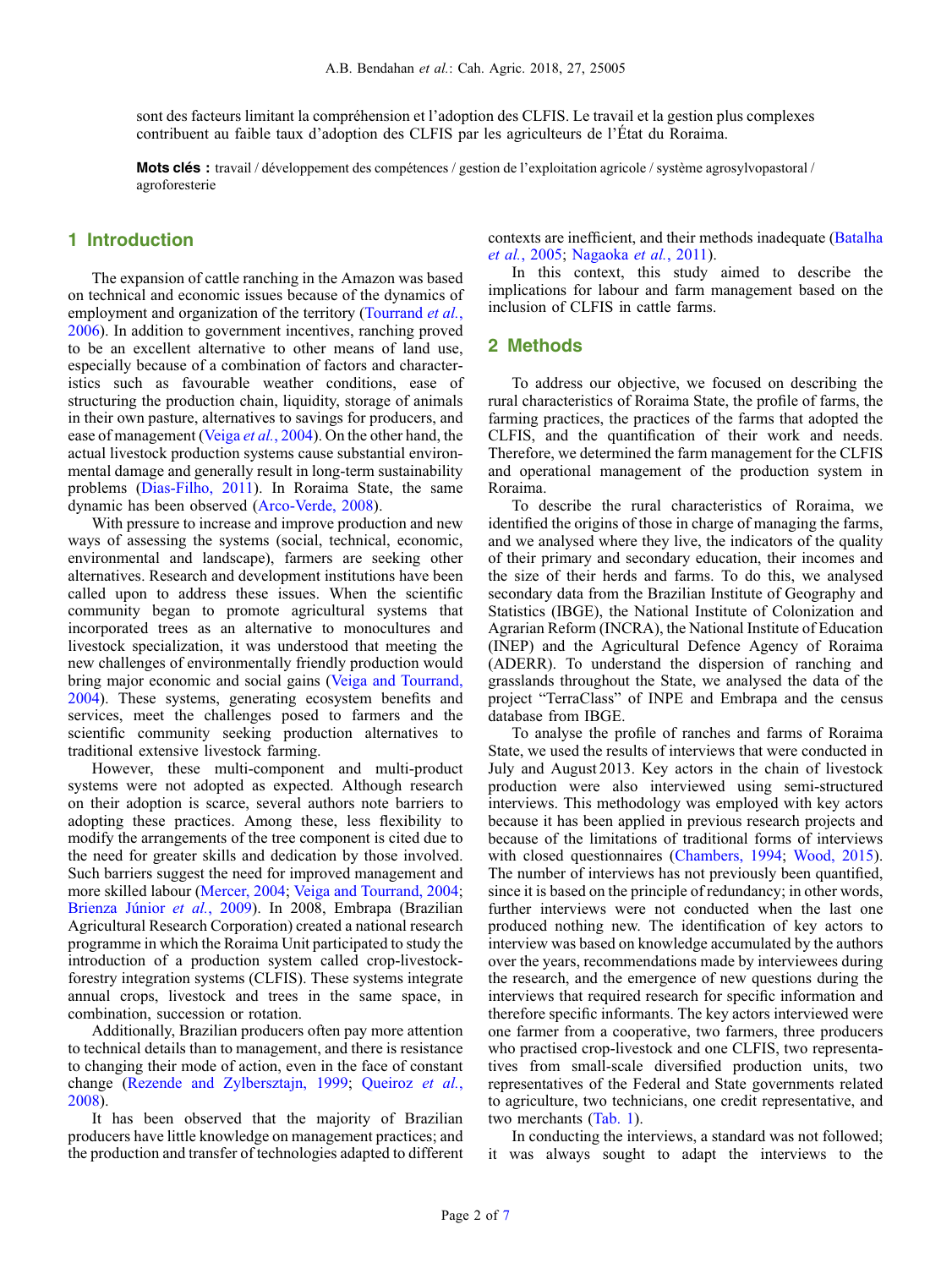<span id="page-2-0"></span>interviewees' characteristics and the nature of the information they provided. With this perspective, a questionnaire was not used. The interview guidance was to start the conversation with an initial open question that was related to the factors being assessed and to use the knowledge gained from that question to guide the rest of the interview. Triangulation was used to verify the generated information. A scenario technique was used during the conversation, where the respondent was put in unusual situations to check the consistency of answers from the different respondents. The repetition among the responses of each key player allowed progress in building an understanding of the factors related to management of farms. The search for new informants continued until no more new knowledge was gained from the interviews and the triangulation process generated no more uncertainties. From the point of determining there were no more relative redundancies, it was considered that enough information was already held to understand the system. Certainly, another informant would have brought more information, but it would not have been of high importance or of a nature to change the overall vision for what was being sought to understand. After each interview, reports were produced to secure the information.

The initial question of the interview was: How do you develop the work (activities) on your farm? Farmers were required to present their farm. The focus was the management, the contribution of livestock to the farm and the family's income, their relationship with other actors, the involvement of the family, the technologies and forms of planning and controls, and the infrastructures found on the farms.

To describe the activities and farming practices, we used the same methodology with the keys actors and the interviews previously described. However, the focus of these interviews was to distinguish between the various activities and practices on a farm and determine who assumes these functions, at different scales of production. Before ending the interview, farmers were asked to build a practices calendar. We used two metal plates,  $0.5 \times 1$  m in size, with decennial divisions, and magnets with pictures of activities and practices with periods identified as very dry, dry, slightly damp, wet and very wet. Then, the magnets relevant to their activities and practices were placed in the period of the year when they were performed.

To determine the practices incorporated into the farms that adopted CLFIS, we conducted interviews with nine technicians, one forester, one CLFIS producer, two farmers, four grain farmers and two representatives of small-scale diversified production. Initially, the interviewees were asked to validate the list of practices in their respective area and other practices. Then, the interviewees were asked to grade activities, from 1 to 5, in which 1 indicated easy activities to perform and 5 indicated the most difficult ones. Finally, they were asked to indicate their needs and the time required to meet them. To complete the interviews, we utilized the same method of building a calendar, but this time, the data was generated from six technicians and five farmers of grain and trees.

Finally, we conducted a workshop with five technicians and one producer, who participated in implementing and conducting experiments in experimental stations and farms, and members of the CLFIS project at Embrapa. The focus was on building a calendar of practices and discussing the challenges to increasing the CLFIS on cattle farms.

In total, 22 interviews were conducted, and the questionnaires were subdivided into four themes and answered at the same time, according to the relevance and knowledge of the key actors. For the description of the rural characteristics of Roraima and the description of the activities and practices used by the farmers, 16 interviews were conducted with the same key actors. To construct the calendar on the practices used by the farmers and determine the incorporated agronomic practices, seven agricultural technicians, four grain producers and a producer of forest species with great interest and technical training on the specifics of the theme, were interviewed in addition to the key actors (Tab. 1).

To determine the increment of work (man day<sup>-1</sup> year<sup>-1</sup>) needed on a farm that includes the CLFIS, we monitored private farms during all the three years of the experiment, through weekly visits during the cropping season and monthly

Table 1. Quantitative analysis of the responses of the key actors to the addressed questions. Tableau 1. Analyse quantitative des réponses des acteurs-clés selon les questions posées.

| Key actors                                           | Description of rural<br>characteristics<br>of Roraima | Description of<br>activities and<br>farming practices | Calendar<br>construction<br>of the practices<br>used by farmers | Determination of<br>the agricultural<br>practices incorporated<br>and adopted by farmers |
|------------------------------------------------------|-------------------------------------------------------|-------------------------------------------------------|-----------------------------------------------------------------|------------------------------------------------------------------------------------------|
| Farmer cooperative                                   |                                                       |                                                       |                                                                 |                                                                                          |
| Farmers                                              |                                                       |                                                       |                                                                 |                                                                                          |
| Producers who practise crop-livestock                |                                                       |                                                       |                                                                 |                                                                                          |
| Producers who practise CLFIS                         |                                                       |                                                       |                                                                 |                                                                                          |
| Small-scale diversified production                   |                                                       |                                                       |                                                                 |                                                                                          |
| Representatives of the Federal and State governments |                                                       |                                                       |                                                                 |                                                                                          |
| Technicians                                          |                                                       |                                                       | 9                                                               | 9                                                                                        |
| Credit representative                                |                                                       |                                                       |                                                                 |                                                                                          |
| Merchants                                            |                                                       |                                                       |                                                                 |                                                                                          |
| Forester                                             |                                                       |                                                       |                                                                 |                                                                                          |
| Grain farmers                                        |                                                       |                                                       |                                                                 |                                                                                          |
| Total                                                | 16                                                    | 16                                                    | 22                                                              |                                                                                          |
|                                                      |                                                       |                                                       |                                                                 |                                                                                          |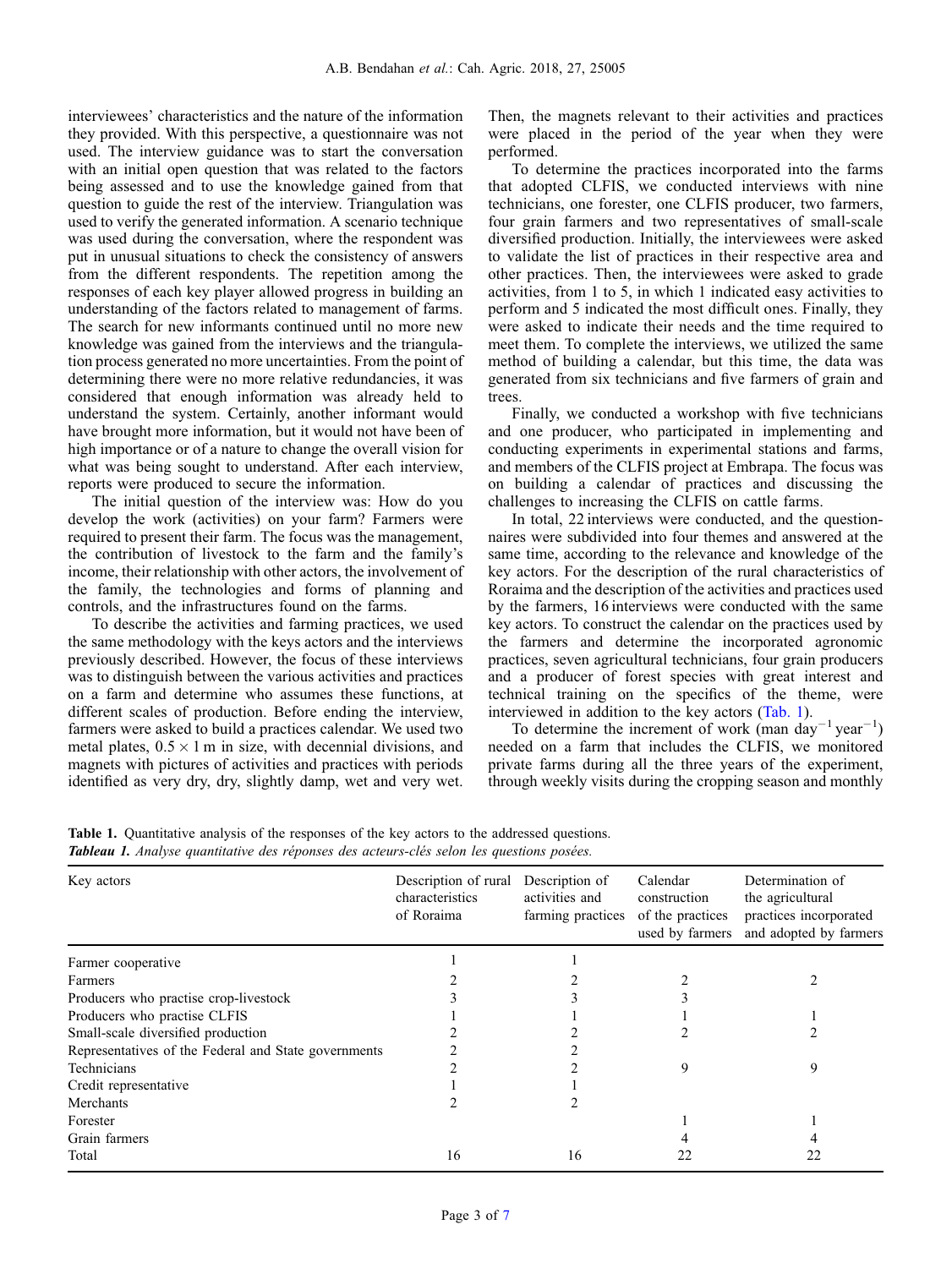visits in the off seasons. The items monitored were time spent on manual activities and activities with tractors, time spent on management of dairy cattle, non-ordinary events that influenced management of the systems, and for which components (tree, grain and animal) infrastructure was used.

For the management factor, we sought to identify farmers' knowledge of farm management and production systems. Then, we focused on determining which types of controls were used, formal and/or informal in the economic, financial, production and commercial aspects of their operations.

To analyse the need for training workers on farm management for a CLFIS and operational management of the production system for the farms of Roraima State, we carried out joint analyses on the results of the interviews, the workshop and the monitoring, previously described.

#### 3 Results

#### 3.1 Rural characteristics of Roraima State

Ranching is dispersed throughout all municipalities in Roraima State. Ranching is practised on native grasslands, in a region of savannas that covered 404,385 ha in 2006 [\(IBGE,](#page-5-0) [2006](#page-5-0)), and on cultivated pastures in forests, which consisted of 353,624 ha in 2012 [\(INPE and Embrapa, 2014\)](#page-5-0). The first estimates of ADERR in 2016 consisted of a herd of 850,000 heads spread over 6896 farms.

As for the origin of those in charge of managing the farms with livestock activity, approximately 52% come from the northeaster region of Brazil, where the Maranhão State stands out with 36% of all farm managers, and another 17% were born in other States in the northeaster region [\(IBGE, 2006\)](#page-5-0). Roraima accounts for 24% of the managers, and other States in the northern region account for 11%. The regions of the midwest, southeast and south each contribute to 4% of the total of all managers (Fig. 1a). Approximately 88% of these managers live on the farm itself, 5% in rural areas, 5% in an urban area and 2% in other municipalities (Fig. 1b) ([IBGE, 2006\)](#page-5-0).

On one hand, the indicators of the quality of primary and secondary education show that education in rural areas is deficient ([INEP, 2014\)](#page-5-0); on the other hand, it appears there has been an increase in the number of places that offer higher education and vocational courses in recent years.

Rural income is low in Roraima State, and many producers residing there are below the poverty line [\(INCRA, 2016\)](#page-5-0).

## 3.2 Profile of ranches and farms of Roraima State

Ranchers do not easily incorporate new technologies, and many have low levels of schooling or are illiterate. They are well connected. The network of relationships is useful to them for marketing, procurement of supplies, aiding in sporadic services, animal health services and the incorporation of technologies into the system. A significant number of farmers, especially on small farms, are getting older, and their sons are migrating to the city.

Farmers are "diverse". Few farmers have livestock as their only source of income, even though, for some livestock is the most important activity. When other rural or urban activities thrive, profits are invested in livestock; otherwise, this is the first source of funds the farmer uses, even if it hinders production. Farmers seem to need other activities either rural or urban, mainly due to the need of the owners and their families for a continuous cash flow for daily expenses.

Farm management is intuitive, and farmers lack the ability to prioritize activities. To these farmers, livestock production appears to be an activity "autonomous", not needing to be accompanied daily. There is virtually no formal education in management. Strategic analysis, planning and management are uncommon. Economic, financial and zootechnical controls are rare, thus farmers cannot use information sources for decision making.

#### 3.3 Activities and farming practices

Livestock systems, including the extensive one, have significant quantities of functions, practices and activities. On farms with large herds that are more structured and as a rule, the division of work is carried out at management levels of officers, cowboys and their assistants. Still, someone may be hired for a specific service, such as maintenance of infrastructure and invasive plants. On farms with a low production scale, family members or employees take on the farm functions. For example, the owner operates as a manager or as an officer who works with the cowboys. On smaller scale



Fig. 1. Origin (a) and place of residence (b) of the person responsible for the management of farms in the Roraima State ([IBGE, 2006\)](#page-5-0). Fig. 1. Origine (a) et lieu de résidence (b) de la personne responsable de la gestion de l'exploitation dans l'État du Roraima [\(IBGE, 2006\)](#page-5-0).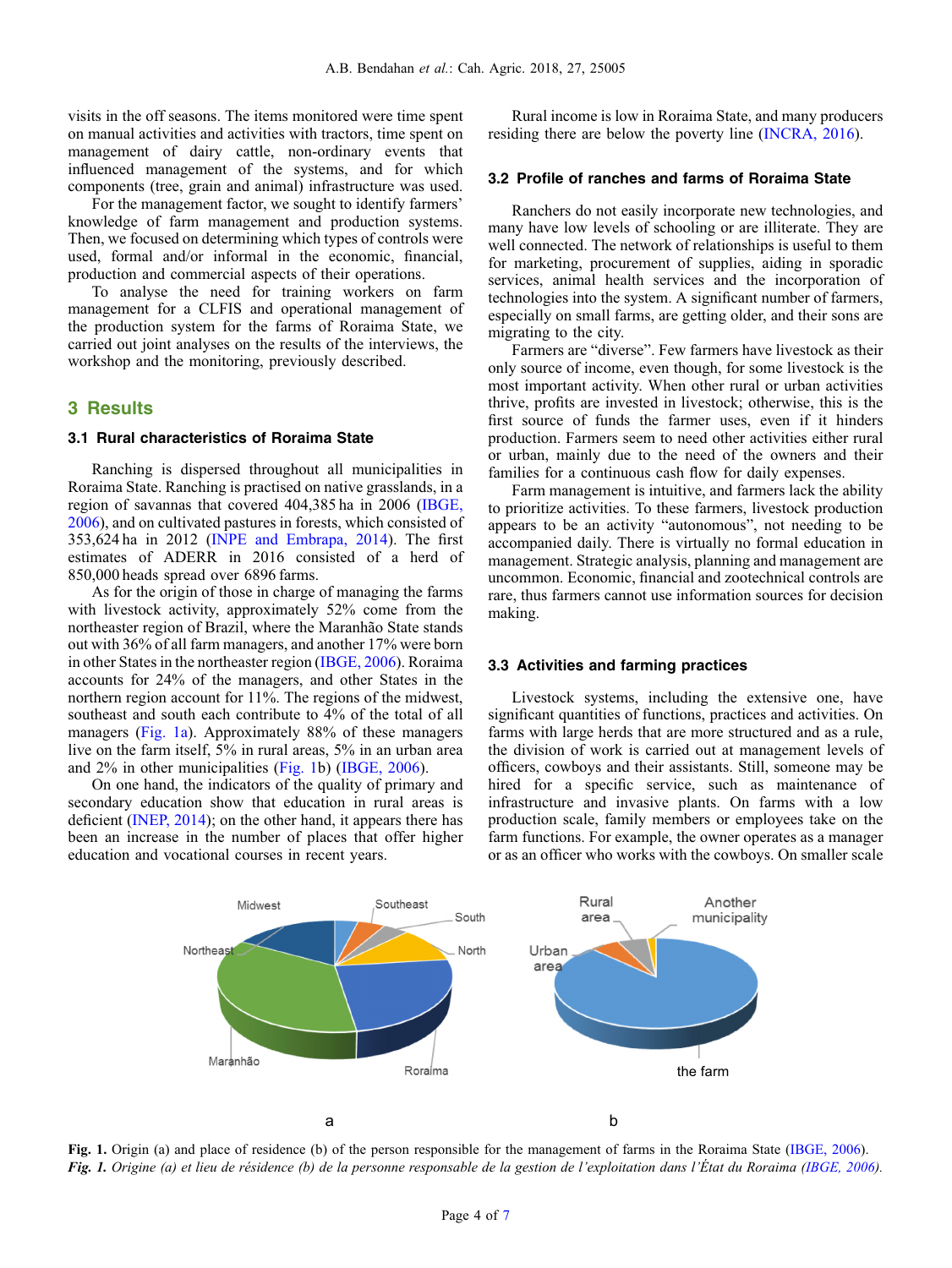farms, especially where no one is hired to work, these functions are all performed by one or two persons. This fact means that some practices and activities are not carried out. This can also occur on farms where work is hired. Moreover, there is the perception that, in general, farming practices are considered easy to perform, and there is a degree of flexibility as to when they are performed.

#### 3.4 Practices incorporated by cattle farms adopting CLFIS

To better understand the results of this study, the practices that should be incorporated with the adoption of CLFIS systems in livestock farms are divided into 4 groups (Tab. 2).

The interviewers considered that the practices that require knowledge on machine operation and simpler equipment control belong to Group 1. These practices are of intermediate difficulty, and the skills can be acquired through training and practice over one year. In another aspect, the practice of grain harvest, also said to be of intermediate difficulty, requires greater attention because it involves a more refined level of regulation and equipment operation and more experience to decide on the best time to harvest to reduce waste.

Practices belonging to Group 2 (apart from soybean and cowpea inoculations, which were considered of low difficulty, and the skill can be acquired in the first year) were labelled as high difficulty; they involved learning information and required years of practice. However, it is a difficult area, because new things always occur, both in relation to pests that arise as well as new control methods. The analyses of the interviews show that some factors were predominant, so that this level of difficulty was considered one of the most important to the agronomic success of crops:

- the producer does not have the right product at the right time due to lack of inventory planning or lack of availability in the local market;
- similarly, lacking the appropriate equipment could be due to either its out of use or unavailable in sufficient quantities, in order to carry out an activity at the right time;
- lack of sufficient and/or trained personnel;
- finally, some farmers do not have the technical expertise to identify the ideal time to carry out the practice, mainly pest control.

Grain planting differs from Group 2, as it requires more attention than years of experience. In this practice, many variables interrelate to achieve the desired distribution and the quality of seeds. The tillage system, which involves herbicide use in desiccation and making straw, means this system requires not only more training but also more years of experience.

The activities of acquisition of supplies and commercialization of production (Group 3) were considered by all respondents as being highly difficult, and grasping the necessary skills was difficult. For input acquisition, all respondents established noted that the need for more time to obtain experience and activities with a higher degree of difficulty was crucial. There was a lack of formal knowledge on negotiation techniques or a perception of the lack of marketing channels and lack of the free flow of information on prices, demand and product supply. Finally, it was observed that more time for planning is necessary, despite it was not formalised and there is little flexibility in the implementation period.

Group 4 included forestry practices, preparation of seedlings and pits, acclimatization and planting of seedlings which are performed in the first year but cannot be neglected. Regardless of farm size, monitoring by experienced people must be provided. Maintenance practices such as weeding, mowing and pruning were not considered difficult to grasp in terms of the necessary skills. Both chainsaw use and measurement of height and circumference at chest height were considered of medium difficulty. Respondents believe that competence in the use of chainsaws can be gained in the first year. Evaluation measurements such as pruning were suggested as a more detailed practice but with a relative ease of implementation. As for livestock practices, there is a certain flexibility with the time of the operations, during the year.

## 3.5 Quantitative labour

The additional labour (man day<sup>-1</sup> year<sup>-1</sup>) needed, due to the inclusion of CLFIS in subsistence dairy farms in the forested region with 10 ha and a herd of 5 cows, was 80% higher than the 91-man day<sup>-1</sup> year<sup>-1</sup> calculated for this type of farm without CLFIS. For fattening beef cattle farms, in forested regions with 200 ha area of pastures and 238 heads, it was estimated that 480-man day<sup>-1</sup> year<sup>-1</sup> are needed. With CLFIS included, there was an increase of 21% or 885-man  $day^{-1}year^{-1}$ . Finally, the labour increase in farms in Roraima's savanna with 1000 ha of pasture and 200 cows, because of the inclusion of CLFIS, was 30%, or 1152-man day<sup>-1</sup> year<sup>-1</sup>.

Table 2. Groups of annual crops and forestry practices. Tableau 2. Groupes de pratiques en cultures annuelles et foresterie.

| Group 1       | Group 2                | Group 3                        | Group 4             |                  |
|---------------|------------------------|--------------------------------|---------------------|------------------|
| Soil sampling | Soil improvement       | Driving machines and equipment | Preparing seedlings | Using a chainsaw |
| Stump removal | Seedling               | Equipment calibration          | Preparation of pits | Sickle mowing    |
| Ploughing     | Fertilizer application | Choosing areas                 | Acclimatization     | Machine mowing   |
| Harrowing     | Pests/diseases         | Drying and storage             | Planting seedlings  | Tractor mowing   |
| Levelling     | Invasive species       | Operation planning             | Thinning of crowns  | Measurement      |
| Harvesting    | Desiccation            | Commercialization              | Lopping             |                  |
|               | Inoculation            | Acquisition of supplies        |                     |                  |
|               |                        | No-till farming                |                     |                  |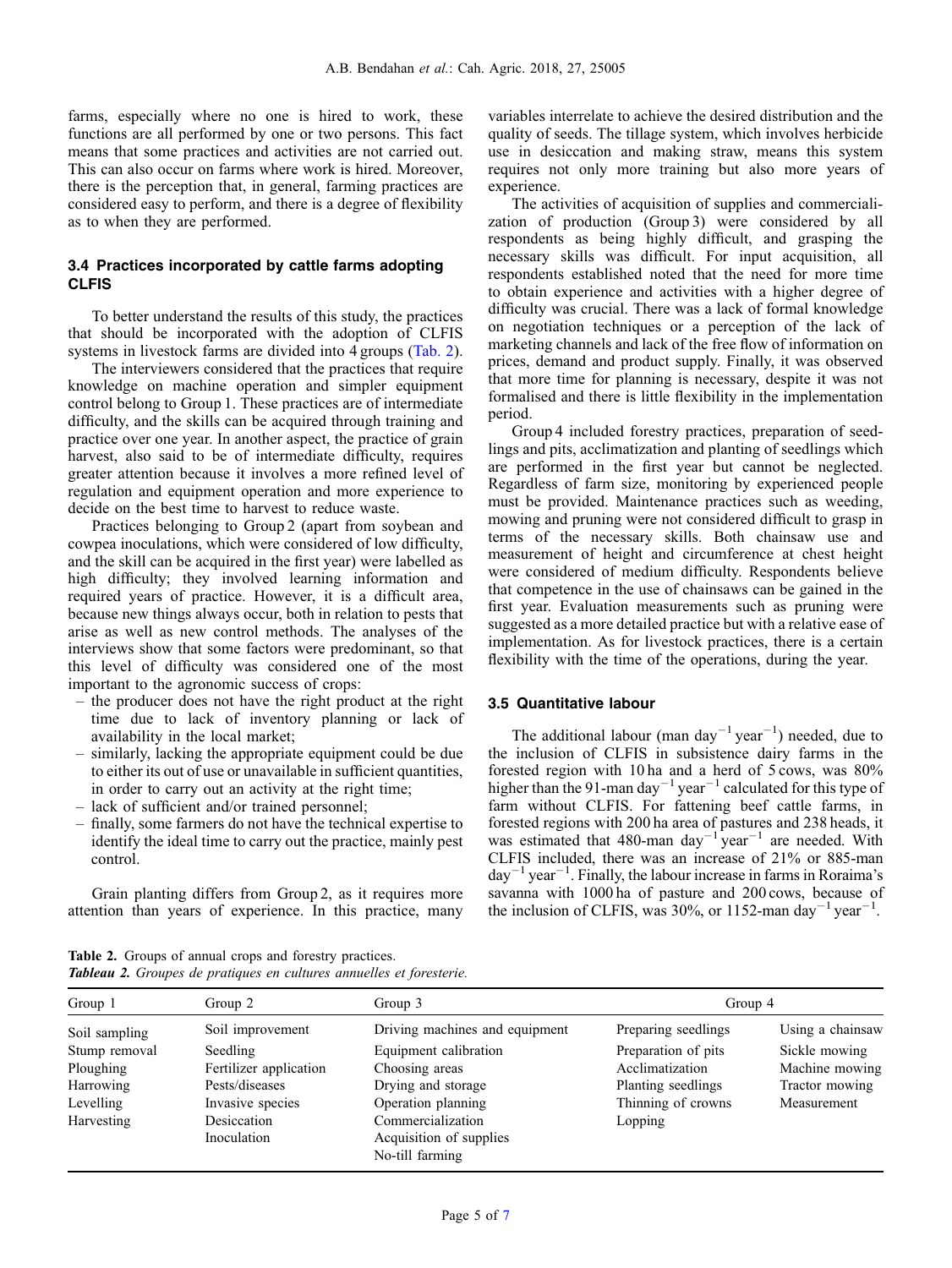#### <span id="page-5-0"></span>3.6 Qualitative labour

The CLFIS requires the inclusion of new practices and more operational work in a farm production system. The new incorporated practices are not restricted to those related to the new components, grain and forestry; they include practices related to livestock and management, which are improved by the implementation of tools adapted to the different contexts. The farms of Roraima State do not possess the skilled technical labour to meet the demands generated by the inclusion of grain and tree components. Therefore, continuous training plans on techniques must be incorporated into the daily management of the farm. In addition to training on the implementation techniques and carrying out a CLFIS, training should also include financial and accounting management, prioritization and focus, marketing and trading, and human resource management and planning for the short, medium and long term.

#### 3.7 Farm management for CLFIS

It is understood that the intensification of farm management due to CLFIS requires adjustments that go beyond the inclusion of the new components to the farm production system, given that the entire operation of the farm is changed. The increase in components, activities and practices complicate the management of the farm. Other contributing factors are new legislation, increased funding, new markets and different logistical elements for new supplies and products. These multi-component and multi-product systems are more complex than livestock farming, so understanding or improving the producer's systemic vision, in whichthe results come not only fromthe sum oftheir harvests but also from interactions between components that arise from relationships, namely, cause and effect, temporal, nonlinear, retroactions, feedback or even indirect interactions, produce other less visible results that contribute to future earnings and the sustainability of the entire production system and thus their business.

#### 3.8 Operational management of the production system

The intensification of farm management by CLFIS, especially agro-forestry-pastoral farms, based on the increased use of supplies and technology different from the normal livestock systems, demands a change in the daily running of farms. The number of practices, activities and technologies that are incorporated requires new knowledge and constant updating and management control.

In complex management, when the results that emerge from interactions between components (complexity) are not taken into account, management tools such as the creation of an annual calendar, that both serves planning and monitoring practices and activities, and contains information on agricultural practices and management activities, marketing and supplies acquisition, can be used to overcome this complexity in the context of State livestock farms.The management of complexity, understood as the income, not only is the endproduct of the components but also originates from the interaction between all components of the CLFIS.

## 4 Conclusion

The increase in the average age and the low level of schooling of farmers and rural workers are factors that make it difficult to internalize, understand and adopt CLFIS. The types of ranches and farms in Roraima State are barriers to largescale expansion of CLFIS in the State. The adoption of CLFIS as a replacement for exclusive livestock activity results in the loss of temporal flexibility in terms of practices implementation. Labour and management are complicating factors contributing to the low level of CLFIS adoption by Roraima State farmers. The key factors relevant to making management work are improving the distribution and coordination of tasks and the constant training of those involved. Management types most commonly used by farmers on the Roraima State, especially the systems based on slash and burn, cannot be used in the CLFIS, which means that training plans will need to be combined.

#### **References**

- Arco-Verde MF. 2008. Sustentabilidade biofísica e socioeconômica de sistemas agroflorestais na Amazônia brasileira. Tese Doutorado, Universidade Federal do Paraná. (Brazil.
- Batalha M, Bunain A, Souza Filho HM. 2005. Tecnologias de Gestão e Agricultura Familiar. In: Souza Filho HM, ed. Gestão Integrada da Agricultura Familiar. São Carlos (Brasil): EDUFSCAR, pp. 43–66.
- Brienza Júnior S, Maneschy RQ, Mourão Júnior M, Filho JG, Gonçalves D, Gama M. 2009. Sistemas agroflorestais na Amazônia brasileira: análise de 25 anos de pesquisas. Pesquisa Florestal Brasileira 60: 67–76. DOI: [10.4336/2009.pfb.60.67](https://doi.org/10.4336/2009.pfb.60.67).
- Chambers R. 1994. The origins and practice of participatory rural appraisal. World Development 22(7): 953–969.
- Dias-Filho MB. 2011. Os desafios da produção animal em pastagens na fronteira agrícola brasileira. Revista Brasileira Zootecnia 40: 243–252.
- IBGE (Instituto Brasileiro de Geografia e Estatística). [2016/03/01]. Censo Agropecuario 2006. [http://www.ibge.gov.br/home/estatis](http://www.ibge.gov.br/home/estatistica/economia/ppm/2013/default_xls_grandes_regioes.shtm) [tica/economia/ppm/2013/default\\_xls\\_grandes\\_regioes.shtm](http://www.ibge.gov.br/home/estatistica/economia/ppm/2013/default_xls_grandes_regioes.shtm).
- INCRA (Instituto Nacional de Colonização e Reforma Agrária). [2016/03/18]. Painel dos Assentamentos. [http://painel.incra.gov.br/](http://painel.incra.gov.br/sistemas/index.php) [sistemas/index.php.](http://painel.incra.gov.br/sistemas/index.php)
- INEP. [2016/03/20]. (Instituto Nacional Estudos e Pesquisa e Educação). Censo Escolar 2014. [http://portal.inep.gov.br/basica](http://portal.inep.gov.br/basica-censo)[censo.](http://portal.inep.gov.br/basica-censo)
- INPE and Embrapa. [2016/03/07]. TerraClass Sumário Executivo: Levantamento de informações de uso e cobertura da terra na Amazônia. [www.inpw.br/cra/projetos\\_pesquisas/sumario\\_terra](http://www.inpw.br/cra/projetos_pesquisas/sumario_terraclasse_2010.pdf) [classe\\_2010.pdf](http://www.inpw.br/cra/projetos_pesquisas/sumario_terraclasse_2010.pdf).
- Mercer DE. 2004. Adoption of agroforestry innovations in the tropics: a review. Agroforestry Systems 61: 311–328.
- Nagaoka MP, Ensslin L, Ensslin SR, Nagaoka AK. 2011. Gestão de propriedades rurais: processo estruturado de revisão de literatura e análise sistêmica. Revista Brasileira Agrociências 17: 410–419.
- Queiroz TR, Lourenzani WL, de Souza Filho HM. 2008. Scorecard sistêmico: modelo de gestão para empreendimentos rurais familiares. Organizações Rurais Agroindustriais & Agroindustriais 10(1): 123–136.
- Rezende CL, Zylbersztajn D. 1999. Uma análise da complexidade do gerenciamento rural. In: IV Seminários em Administração da FEA-USP. São Paulo: FEA, pp. 1–15.